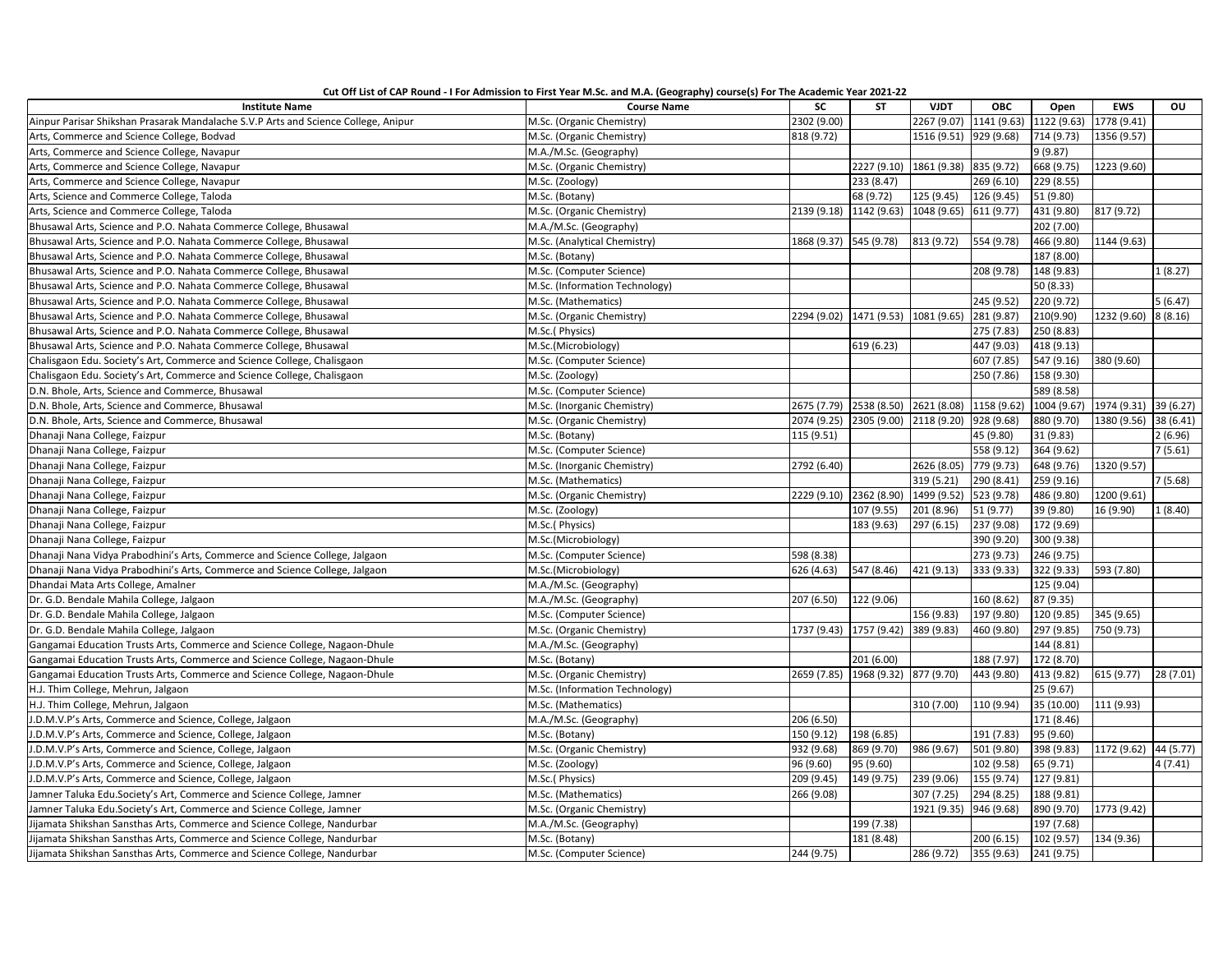| Cut Off List of CAP Round - I For Admission to First Year M.Sc. and M.A. (Geography) course(s) For The Academic Year 2021-22 |  |  |  |
|------------------------------------------------------------------------------------------------------------------------------|--|--|--|
|                                                                                                                              |  |  |  |
|                                                                                                                              |  |  |  |

| <b>Institute Name</b>                                                                 | <b>Course Name</b>           | <b>SC</b>   | <b>ST</b>                           | <b>VJDT</b>             | <b>OBC</b> | Open       | <b>EWS</b>            | OU        |
|---------------------------------------------------------------------------------------|------------------------------|-------------|-------------------------------------|-------------------------|------------|------------|-----------------------|-----------|
| Jijamata Shikshan Sansthas Arts, Commerce and Science College, Nandurbar              | M.Sc. (Organic Chemistry)    | 1810 (9.40) | 1325 (9.57) 1382 (9.55)             |                         | 609 (9.77) | 440 (9.80) | 875 (9.70)            | 41 (6.00) |
| Jijamata Shikshan Sansthas Arts, Commerce and Science College, Nandurbar              | M.Sc. (Zoology)              | 122 (9.48)  | 114 (9.52)                          | 209 (8.85)              | 170 (9.25) | 76 (9.68)  | 47 (9.77)             | 11(5.55)  |
| K. Narkhede College, Bhusawal                                                         | M.Sc. (Computer Science)     |             |                                     |                         |            | 583 (8.77) |                       |           |
| KCE Society's P.G. College of Science and Technology and Research, Jalgaon            | M.Sc. (Analytical Chemistry) | 2112 (9.20) | 2058 (9.25)                         | 1175 (9.62)             | 516 (9.80) | 404 (9.82) | 1203 (9.60)           | 33 (6.83) |
| KCE Society's P.G. College of Science and Technology and Research, Jalgaon            | M.Sc. (Mathematics)          |             |                                     | 248 (9.48)              | 165 (9.88) | 137 (9.89) | 265 (9.10)            |           |
| KCE Society's P.G. College of Science and Technology and Research, Jalgaon            | M.Sc. (Organic Chemistry)    |             | 1789 (9.40) 797 (9.72)              | 1011 (9.67)             | 312 (9.85) | 269 (9.87) | 1329 (9.57)           | 23 (7.20) |
| KCE Society's P.G. College of Science and Technology and Research, Jalgaon            | M.Sc. (Statistics)           |             |                                     | 90 (8.82)               | 72 (9.13)  | 60 (9.21)  | 104 (8.21)            | 7(6.88)   |
| KCE Society's P.G. College of Science and Technology and Research, Jalgaon            | M.Sc.(Biotechnology)         | 410 (9.15)  |                                     | 319 (9.35)              | 359 (9.27) | 268 (9.43) |                       | 14 (7.88) |
| KCE Society's P.G. College of Science and Technology and Research, Jalgaon            | M.Sc.(Microbiology)          | 521 (8.65)  | 549 (8.45)                          | 514 (8.67)              | 307 (9.37) | 263 (9.45) | 596 (7.75)            |           |
| Kisan Vidya Prasarak Sansthas S.P.D.M. Arts Commerce and Science College, Shirpur     | M.A./M.Sc. (Geography)       | 205 (6.73)  | 180 (8.25)                          |                         | 208 (6.42) | 166 (8.52) | 187 (7.88)            |           |
| Kisan Vidya Prasarak Sansthas S.P.D.M. Arts Commerce and Science College, Shirpur     | M.Sc. (Inorganic Chemistry)  |             |                                     | 2381 (8.87) 1580 (9.50) | 931 (9.68) | 837 (9.72) | 1012 (9.67)           |           |
| Kisan Vidya Prasarak Sansthas S.P.D.M. Arts Commerce and Science College, Shirpur     | M.Sc. (Organic Chemistry)    | 2834 (5.66) | 1208 (9.60) 907 (9.70)              |                         | 462 (9.80) | 367 (9.83) | 593 (9.77)            |           |
| MGTSM, Arts, Commerce and Science College, Chopda                                     | M.A./M.Sc. (Geography)       | 127 (9.02)  | 189 (7.84)                          |                         |            | 98 (9.30)  |                       |           |
| MGTSM, Arts, Commerce and Science College, Chopda                                     | M.Sc. (Computer Science)     |             |                                     |                         | 347 (9.65) | 214 (9.78) |                       |           |
| MGTSM, Arts, Commerce and Science College, Chopda                                     | M.Sc. (Mathematics)          |             |                                     |                         | 186 (9.83) | 139 (9.89) | 19 (10.00)            |           |
| MGTSM, Arts, Commerce and Science College, Chopda                                     | M.Sc. (Organic Chemistry)    |             | 1543 (9.50) 1503 (9.52) 1107 (9.63) |                         | 590 (9.77) | 521 (9.78) | 1362 (9.57)           |           |
| MGTSM, Arts, Commerce and Science College, Chopda                                     | M.Sc. (Zoology)              |             | 216 (8.72)                          | 259 (7.13)              | 243 (8.03) | 183 (9.13) |                       |           |
| MGTSM, Arts, Commerce and Science College, Chopda                                     | M.Sc.(Physics)               |             |                                     |                         | 293 (6.71) | 253 (8.70) |                       |           |
| MGTSM, Arts, Commerce and Science College, Chopda                                     | M.Sc.(Electronics)           | 16 (9.47)   |                                     |                         | 13 (9.63)  | 11 (9.77)  |                       | 4(7.61)   |
| MGTSM, Arts, Commerce and Science College, Chopda                                     | M.Sc.(Microbiology)          |             | 594 (7.78)                          |                         | 398 (9.17) | 245 (9.47) |                       |           |
| Nandurbar Taluka Vidhayak Samiti S G.T. Patil College, Nandurbar                      | M.A./M.Sc. (Geography)       |             | 194 (7.74)                          |                         |            | 137 (8.92) | 158 (8.63)            |           |
| Nandurbar Taluka Vidhayak Samiti S G.T. Patil College, Nandurbar                      | M.Sc. (Botany)               |             | 183 (8.25)                          |                         |            | 173 (8.68) |                       |           |
| Nandurbar Taluka Vidhayak Samiti S G.T. Patil College, Nandurbar                      | M.Sc. (Computer Science)     |             | 426 (9.52)                          |                         | 582 (8.80) | 418 (9.53) |                       |           |
| Nandurbar Taluka Vidhayak Samiti S G.T. Patil College, Nandurbar                      | M.Sc. (Mathematics)          |             | 250 (9.44)                          |                         | 195 (9.81) | 183 (9.85) |                       |           |
| Nandurbar Taluka Vidhayak Samiti S G.T. Patil College, Nandurbar                      | M.Sc. (Organic Chemistry)    | 1975 (9.31) | 1007 (9.67) 1052 (9.65)             |                         | 408 (9.82) | 361 (9.83) | 446 (9.80)            | 15 (7.51) |
| Nandurbar Taluka Vidhayak Samiti S G.T. Patil College, Nandurbar                      | M.Sc. (Zoology)              | 232 (8.50)  | 121 (9.48)                          | 193 (9.03)              | 167 (9.25) | 92 (9.61)  |                       | 10 (6.06) |
| Nandurbar Taluka Vidhayak Samiti S G.T. Patil College, Nandurbar                      | M.Sc.(Physics)               |             | 254 (8.66)                          | 263 (8.41)              | 208 (9.47) | 153 (9.74) | 201 (9.50)            |           |
| Poojya Sane Guruji Vidya Prasarak Mandals Arts, Science and Commerce College, Shahada | M.A./M.Sc. (Geography)       |             | 193 (7.75)                          |                         |            | 154 (8.71) |                       |           |
| Poojya Sane Guruji Vidya Prasarak Mandals Arts, Science and Commerce College, Shahada | M.Sc. (Botany)               | 159 (8.91)  | 192 (7.73)                          |                         | 160 (8.91) | 113 (9.52) |                       |           |
| Poojya Sane Guruji Vidya Prasarak Mandals Arts, Science and Commerce College, Shahada | M.Sc. (Computer Science)     |             | 538 (9.22)                          |                         | 574 (8.93) | 446 (9.50) | 400 (9.57)            |           |
| Poojya Sane Guruji Vidya Prasarak Mandals Arts, Science and Commerce College, Shahada | M.Sc. (Mathematics)          | 261 (9.13)  | 168 (9.88)                          | 237 (9.65)              | 145 (9.89) | 130 (9.92) |                       |           |
| Poojya Sane Guruji Vidya Prasarak Mandals Arts, Science and Commerce College, Shahada | M.Sc. (Organic Chemistry)    | 2719 (7.38) | 1096 (9.63)                         | 705 (9.75)              | 351 (9.83) | 217 (9.90) | 577 (9.77)            |           |
| Poojya Sane Guruji Vidya Prasarak Mandals Arts, Science and Commerce College, Shahada | M.Sc. (Zoology)              |             | 156 (9.32)                          |                         | 190 (9.07) | 140 (9.42) |                       |           |
| Poojya Sane Guruji Vidya Prasarak Mandals Arts, Science and Commerce College, Shahada | M.Sc.(Physics)               | 199 (9.52)  | 269 (8.05)                          | 182 (9.65)              | 159 (9.73) | 138 (9.78) |                       | 9(6.85)   |
| Poojya Sane Guruji Vidya Prasarak Mandals Arts, Science and Commerce College, Shahada | M.Sc.(Microbiology)          | 609 (7.08)  | 413 (9.13)                          | 336 (9.33)              | 332 (9.33) | 194 (9.60) | 192 (9.60)            |           |
| R.C. Patel Educational Trusts R.C.Patel Arts Commerce and Science College, Shirpur    | M.Sc. (Botany)               | 204 (5.37)  | 171 (8.71)                          |                         | 136 (9.35) | 112 (9.52) |                       |           |
| R.C. Patel Educational Trusts R.C.Patel Arts Commerce and Science College, Shirpur    | M.Sc. (Computer Science)     | 575 (8.88)  | 188 (9.80)                          | 264 (9.73)              | 119 (9.85) | 91 (9.87)  | 123 (9.85)            |           |
| R.C. Patel Educational Trusts R.C.Patel Arts Commerce and Science College, Shirpur    | M.Sc. (Mathematics)          |             | 210 (9.76)                          | 201 (9.79)              | 124 (9.93) | 108 (9.94) | 206 (9.78)            |           |
| R.C. Patel Educational Trusts R.C.Patel Arts Commerce and Science College, Shirpur    | M.Sc. (Organic Chemistry)    | 1866 (9.38) | 562 (9.77)                          | 798 (9.72)              | 215 (9.90) | 203 (9.90) | 103 (9.93)            | 29 (7.00) |
| R.C. Patel Educational Trusts R.C.Patel Arts Commerce and Science College, Shirpur    | M.Sc. (Zoology)              | 208 (8.86)  | 119 (9.50)                          |                         | 157 (9.30) | 98 (9.60)  |                       | 7(6.62)   |
| R.C. Patel Educational Trusts R.C.Patel Arts Commerce and Science College, Shirpur    | M.Sc.(Physics)               | 255 (8.66)  | 268 (8.08)                          | 187 (9.61)              | 140 (9.78) | 110 (9.83) | 80 (9.89)             |           |
| R.C. Patel Educational Trusts R.C.Patel Arts Commerce and Science College, Shirpur    | M.Sc.(Biotechnology)         | 262 (9.45)  | 541 (8.50)                          | 372 (9.23)              | 301 (9.38) | 239 (9.50) | 338 (9.33)            | 20 (7.48) |
| R.C. Patel Educational Trusts R.C.Patel Arts Commerce and Science College, Shirpur    | M.Sc.(Microbiology)          | 444 (9.05)  | 394 (9.18)                          | 381 (9.22)              | 174 (9.63) | 124(9.70)  | 254 (9.47)            | 10 (5.72) |
| Rashtriya Art, Commerce and Science College, Chalisgaon                               | M.A./M.Sc. (Geography)       |             |                                     |                         |            | 131 (8.97) |                       |           |
| Rashtriya Art, Commerce and Science College, Chalisgaon                               | M.Sc. (Botany)               |             |                                     |                         |            | 197 (6.95) |                       |           |
| Rashtriya Art, Commerce and Science College, Chalisgaon                               | M.Sc. (Computer Science)     |             |                                     | 539 (9.21)              | 563 (9.06) | 481 (9.43) | 460 (9.48)            |           |
| Rashtriya Art, Commerce and Science College, Chalisgaon                               | M.Sc. (Zoology)              |             |                                     |                         | 244 (8.00) | 171 (9.25) |                       |           |
| S.C.A.'s Smt. N.N.C. Arts, Commerce and Science College, Kusumba, Dhule               | M.Sc. (Organic Chemistry)    |             | 1891 (9.37) 1402 (9.55) 861 (9.70)  |                         | 510 (9.80) | 456 (9.80) | 1123 (9.63) 10 (8.11) |           |
| S.S.V.P.Sansths Late Karmaveer Dr. P.R. Ghogare Science College, Dhule                | M.A./M.Sc. (Geography)       |             | 143 (8.83)                          |                         | 174 (8.42) | 96 (9.30)  |                       |           |
| S.S.V.P.Sansths Late Karmaveer Dr. P.R. Ghogare Science College, Dhule                | M.Sc. (Botany)               | 140 (9.30)  | 111 (9.52)                          |                         | 109 (9.52) | 74 (9.70)  |                       |           |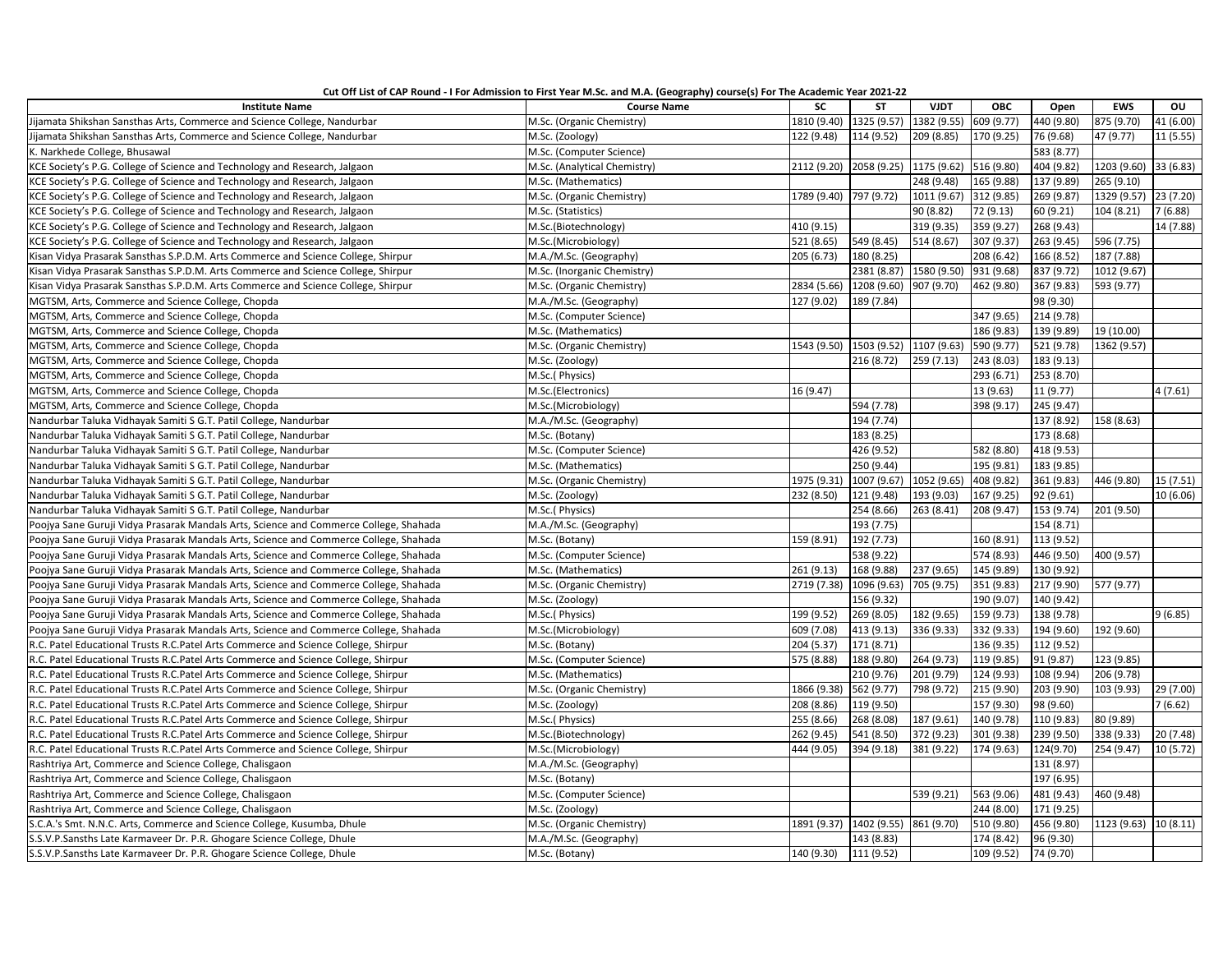| Cut Off List of CAP Round - I For Admission to First Year M.Sc. and M.A. (Geography) course(s) For The Academic Year 2021-22 |  |
|------------------------------------------------------------------------------------------------------------------------------|--|
|------------------------------------------------------------------------------------------------------------------------------|--|

| <b>Institute Name</b>                                                                     | <b>Course Name</b>                            | <b>SC</b>   | <b>ST</b>                                      | <b>VJDT</b>                        | <b>OBC</b>              | Open        | <b>EWS</b>  | OU        |
|-------------------------------------------------------------------------------------------|-----------------------------------------------|-------------|------------------------------------------------|------------------------------------|-------------------------|-------------|-------------|-----------|
| S.S.V.P.Sansths Late Karmaveer Dr. P.R. Ghogare Science College, Dhule                    | M.Sc. (Computer Science)                      | 605 (8.00)  | 552 (9.13)                                     | 492 (9.40)                         | 226 (9.77)              | 168 (9.80)  | 392 (9.58)  | 3(7.10)   |
| S.S.V.P.Sansths Late Karmaveer Dr. P.R. Ghogare Science College, Dhule                    | M.Sc. (Mathematics)                           |             | 267 (9.06)                                     | 320 (4.92)                         | 91 (9.96)               | 80 (9.96)   | 227 (9.69)  | 6(6.23)   |
| S.S.V.P.Sansths Late Karmaveer Dr. P.R. Ghogare Science College, Dhule                    | M.Sc. (Organic Chemistry)                     | 384 (9.83)  | 826 (9.72)                                     | 372 (9.83)                         | 147 (9.93)              | 130 (9.93)  | 180 (9.90)  |           |
| S.S.V.P.Sansths Late Karmaveer Dr. P.R. Ghogare Science College, Dhule                    | M.Sc. (Zoology)                               | 192 (9.05)  | 94 (9.60)                                      | 275 (5.20)                         | 70 (9.70)               | 42 (9.78)   | 194 (9.03)  |           |
| S.S.V.P.Sansths Late Karmaveer Dr. P.R. Ghogare Science College, Dhule                    | M.Sc. Botany (Granted)                        | 138 (9.33)  | 78 (9.68)                                      | 189 (7.92)                         | 86 (9.63)               | 49 (9.80)   | 106 (9.53)  |           |
| S.S.V.P.Sansths Late Karmaveer Dr. P.R. Ghogare Science College, Dhule                    | M.Sc. Organic Chemistry (Granted)             | 324 (9.83)  | 385 (9.83)                                     | 235 (9.88)                         | 108 (9.93)              | 81 (9.97)   | 63 (9.97)   | 19 (7.33) |
| S.S.V.P.Sansths Late Karmaveer Dr. P.R. Ghogare Science College, Dhule                    | M.Sc.(Physics)                                | 234 (9.15)  | 190 (9.59)                                     | 148 (9.76)                         | 137 (9.80)              | 84 (9.87)   | 142 (9.78)  | 10 (5.20) |
| S.S.V.P.Sansths Late Karmaveer Dr. P.R. Ghogare Science College, Dhule                    | M.Sc.(Biotechnology)                          | 197 (9.58)  |                                                | 420 (9.13)                         | 225 (9.53)              | 170 (9.65)  | 578 (8.05)  | 16 (7.69) |
| S.S.V.P.Sansths Late Karmaveer Dr. P.R. Ghogare Science College, Dhule                    | M.Sc.(Microbiology)                           |             | 399 (9.17)                                     | 340 (9.32)                         | 280 (9.42)              | 204 (9.57)  | 554 (8.41)  |           |
| School of Chemical Sciences, KBCNMU, Jalgaon                                              | M.Sc. (Analytical Chemistry)                  | 461 (9.80)  | 673 (9.75)                                     | 168 (9.90)                         | 66 (9.97)               | 52 (9.97)   | 149 (9.93)  | 21(7.23)  |
| School of Chemical Sciences, KBCNMU, Jalgaon                                              | M.Sc. (Industrial Chemistry)                  | 477 (9.80)  | 364 (9.83)                                     | 272 (9.87)                         | 188 (9.90)              | 169 (9.90)  | 538 (9.78)  | 3(8.45)   |
| School of Chemical Sciences, KBCNMU, Jalgaon                                              | M.Sc. (Organic Chemistry)                     | 400 (9.83)  | 54 (9.97)                                      | 49 (9.97)                          | 30 (10.00)              | 15 (10.00)  | 14 (10.00)  | 2(8.99)   |
| School of Chemical Sciences, KBCNMU, Jalgaon                                              | M.Sc. (Pesticides and Agrochemicals)          | 1473 (9.53) | 143 (9.93)                                     | 120 (9.93)                         | 150 (9.93)              | 110 (9.93)  | 307 (9.85)  | 11 (7.90) |
| School of Chemical Sciences, KBCNMU, Jalgaon                                              | M.Sc. (Physical Chemistry)                    | 1521 (9.50) | 191 (9.90)                                     | 275 (9.87)                         | 186 (9.90)              | 127 (9.93)  | 761 (9.73)  | 5(8.26)   |
| School of Chemical Sciences, KBCNMU, Jalgaon                                              | M.Sc. (Polymer Chemistry)                     | 892 (9.70)  | 247 (9.87)                                     | 240 (9.87)                         | 125 (9.93)              | 93 (9.93)   | 265 (9.87)  | 24 (7.20) |
| School of Computer Sciences, KBCNMU, Jalgaon                                              | M.Sc. (Computer Science)                      | 621 (6.25)  | 327 (9.67)                                     | 479 (9.43)                         | 75 (9.90)               | 52 (9.93)   | 270 (9.73)  | 5(6.68)   |
| School of Computer Sciences, KBCNMU, Jalgaon                                              | M.Sc. (Information Technology)                |             |                                                |                                    | 47 (9.13)               | 46 (9.21)   | 32 (9.53)   |           |
| School of Environmental and Earth Sciences, KBCNMU, Jalgaon                               | M.Sc. (Applied Geography)                     | 104 (9.24)  | 28 (9.70)                                      | 50 (9.57)                          | 148 (8.77)              | 27 (9.70)   | 30 (9.68)   |           |
| School of Environmental and Earth Sciences, KBCNMU, Jalgaon                               | M.Sc. (Applied Geology)                       | 13 (9.33)   |                                                | 12 (9.33)                          | 17 (8.52)               | 10 (9.55)   |             | 5(6.91)   |
| School of Environmental and Earth Sciences, KBCNMU, Jalgaon                               | M.Sc. (Environmental Science)                 |             |                                                |                                    |                         | 14 (5.60)   |             | 2(8.22)   |
| School of Life Sciences, KBCNMU, Jalgaon                                                  | M.Sc.(Biochemistry)                           | 601 (7.46)  | 282 (9.42)                                     | 175 (9.63)                         | 467 (8.97)              | 161 (9.67)  | 8 (9.97)    | 8(6.50)   |
| School of Life Sciences, KBCNMU, Jalgaon                                                  | M.Sc.(Biotechnology)                          | 183 (9.63)  |                                                | 141 (9.68)                         | 75 (9.80)               | 49 (9.85)   | 135 (9.70)  | 3(7.46)   |
| School of Life Sciences, KBCNMU, Jalgaon                                                  | M.Sc.(Microbiology)                           | 368 (9.23)  | 46 (9.87)                                      | 110 (9.73)                         | 58 (9.82)               | 25(9.90)    | 335 (9.33)  |           |
| School of Mathematical Sciences, KBCNMU, Jalgaon                                          | M.Sc. Mathematics (Computational Mathematics) | 289 (8.41)  | 98 (9.96)                                      | 153 (9.89)                         | 63 (10.00)              | 40 (10.00)  | 128 (9.93)  | 4(6.83)   |
| School of Mathematical Sciences, KBCNMU, Jalgaon                                          | M.Sc. Statistics (Industrial Statistics)      | 82 (8.97)   | 68 (9.15)                                      | 54 (9.32)                          | 26 (9.60)               | 17 (9.73)   | 22 (9.67)   | 3(8.67)   |
| School of Physical Sciences, KBCNMU, Jalgaon                                              | M.Sc. Physics (Energy Studies)                | 143 (9.77)  | 60 (9.93)                                      | 50 (9.93)                          | 48 (9.93)               | 38 (9.96)   | 31 (9.97)   | 8(6.85)   |
| School of Physical Sciences, KBCNMU, Jalgaon                                              | M.Sc. Physics (Material Science)              | 189 (9.59)  | 37 (9.96)                                      | 117 (9.83)                         | 35 (9.96)               | 23 (9.97)   | 75 (9.89)   | 5(7.80)   |
| School of Physical Sciences, KBCNMU, Jalgaon                                              | M.Sc.(Electronics)                            |             |                                                |                                    |                         | 21(9.16)    |             |           |
| Secondary Edu. Art, Commerce and Science College Bhalod                                   | M.Sc. (Organic Chemistry)                     | 2713 (7.46) |                                                | 2701 (7.58)                        | 1133 (9.63)             | 1050 (9.65) | 1709 (9.45) |           |
| Shahada Taluka Co-Op Education Society Ltd. Shahada Sanchalit Science College, Shahada    | M.Sc. (Computer Science)                      |             |                                                |                                    | 519 (9.28)              | 500 (9.38)  | 602 (8.05)  |           |
| Shahada Taluka Co-Op Education Society Ltd. Shahada Sanchalit Science College, Shahada    | M.Sc. (Organic Chemistry)                     |             | 1617 (9.48) 1347 (9.57) 1242 (9.60) 675 (9.75) |                                    |                         | 485 (9.80)  | 1110 (9.63) | 43 (5.78) |
| Shree. Kakasaheb Hiralal Maganlal Chaudhari Arts, Commerce and Science College, Nandurbar | M.A./M.Sc. (Geography)                        |             |                                                |                                    |                         | 212 (5.50)  |             |           |
| Shree. Kakasaheb Hiralal Maganlal Chaudhari Arts, Commerce and Science College, Nandurbar | M.Sc. (Botany)                                |             | 155 (9.00)                                     |                                    |                         | 123 (9.47)  |             |           |
| Shree. Kakasaheb Hiralal Maganlal Chaudhari Arts, Commerce and Science College, Nandurbar | M.Sc. (Computer Science)                      | 531 (9.25)  |                                                |                                    | 631 (5.20)              | 478 (9.43)  |             |           |
| Shree. Kakasaheb Hiralal Maganlal Chaudhari Arts, Commerce and Science College, Nandurbar | M.Sc. (Organic Chemistry)                     | 2791 (6.41) | 980 (9.67)                                     | 1307 (9.58)                        | 811 (9.72)              | 756 (9.73)  | 1051 (9.65) |           |
| Shree. Kakasaheb Hiralal Maganlal Chaudhari Arts, Commerce and Science College, Nandurbar | M.Sc. (Zoology)                               |             | 211 (8.83)                                     |                                    | 206 (8.90)              | 169 (9.25)  |             |           |
| Shree. Kakasaheb Hiralal Maganlal Chaudhari Arts, Commerce and Science College, Nandurbar | M.Sc.(Microbiology)                           |             | 299 (9.38)                                     | 199 (9.58)                         | 304 (9.38)              | 163 (9.67)  | 267 (9.43)  |           |
| Shri. S.S.V.P.S. Sansthas Arts, Commerce, and Science College, Shindkheda                 | M.Sc. (Organic Chemistry)                     |             | 2574 (8.33) 1406 (9.55) 886 (9.70)             |                                    | 491 (9.80)              | 282 (9.87)  | 1009 (9.67) |           |
| Smt. G.G. Khadase College, Muktainagar                                                    | M.Sc. (Computer Science)                      |             |                                                |                                    | 487 (9.42)              | 425 (9.52)  |             | 6(6.13)   |
| Smt. G.G. Khadase College, Muktainagar                                                    | M.Sc. (Organic Chemistry)                     |             | 2163 (9.17) 2804 (6.22) 1800 (9.40) 599 (9.77) |                                    |                         | 402 (9.82)  | 1506 (9.52) |           |
| Smt. P.K. Kotecha Mahila College, Bhusawal                                                | M.Sc. (Computer Science)                      |             |                                                |                                    |                         | 608 (7.83)  |             |           |
| Smt. P.K. Kotecha Mahila College, Bhusawal                                                | M.Sc. (Organic Chemistry)                     |             |                                                |                                    | 2622 (8.07) 1235 (9.60) | 989 (9.67)  | 2756 (7.05) |           |
| SSPMDS, Vasantrao Naik Arts, Science and Commerce College, Shahada                        | M.Sc. (Organic Chemistry)                     |             | 2617 (8.10) 1186 (9.62) 1049 (9.65) 664 (9.75) |                                    |                         | 624 (9.77)  | 1086 (9.65) |           |
| Swoddharak Vidyarthi Sansthas Dadasaheb Rawal College, Dondaicha                          | M.A./M.Sc. (Geography)                        |             |                                                |                                    |                         | 183 (7.96)  |             |           |
| Swoddharak Vidyarthi Sansthas Dadasaheb Rawal College, Dondaicha                          | M.Sc. (Computer Science)                      |             | 541 (9.20)                                     |                                    |                         | 499 (9.38)  | 569 (9.00)  |           |
| Swoddharak Vidyarthi Sansthas Dadasaheb Rawal College, Dondaicha                          | M.Sc. (Organic Chemistry)                     | 979 (9.67)  |                                                | 1392 (9.55) 1280 (9.58) 603 (9.77) |                         | 536 (9.78)  | 390 (9.83)  | 32 (6.85) |
| Swoddharak Vidyarthi Sansthas Dadasaheb Rawal College, Dondaicha                          | M.Sc.(Physics)                                |             | 292 (6.80)                                     | 236 (9.11)                         | 260 (8.50)              | 230 (9.25)  | 92 (9.87)   | 6(7.69)   |
| Y.C.S.P.M.'s D.D.S.P. Arts, Sciences & Commerce College, Erandol                          | M.Sc. (Organic Chemistry)                     | 2472 (8.67) |                                                | 2335 (8.95) 1417 (9.55)            | 588 (9.77)              | 544 (9.78)  | 1304 (9.58) |           |
| Z.B. Patil College, Dhule                                                                 | M.A./M.Sc. (Geography)                        | 182 (7.98)  |                                                |                                    |                         | 109 (9.19)  |             |           |
| Z.B. Patil College, Dhule                                                                 | M.Sc. (Computer Science)                      |             | 310 (9.70) 359 (9.63)                          |                                    | 283 (9.72)              | 153 (9.83)  | 408 (9.55)  |           |
|                                                                                           |                                               |             |                                                |                                    |                         |             |             |           |